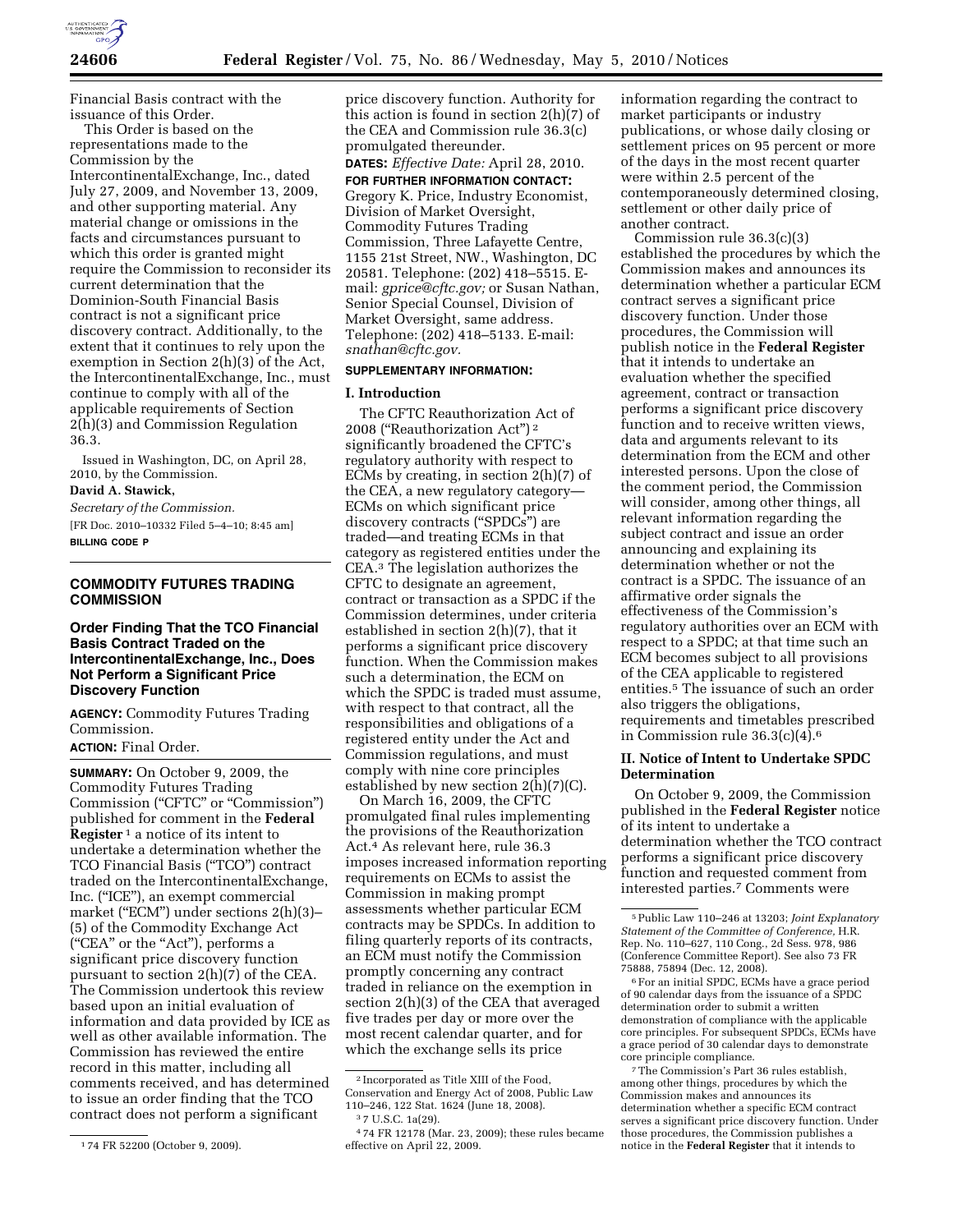received from Industrial Energy Consumers of America (''IECA''), Working Group of Commercial Energy Firms (''WGCEF''), Platts, ICE, Economists Incorporated (''EI''), Natural Gas Supply Association (''NGSA''), Federal Energy Regulatory Commission (''FERC'') and Financial Institutions Energy Group ("FIEG").<sup>8</sup> The comment letters from FERC<sup>9</sup> and Platts did not directly address the issue of whether or not the TCO contract is a SPDC; IECA expressed the opinion that the TCO contract did perform a significant price discovery function, and thus, should be subject to the requirements of the core principles enumerated in Section 2(h)(7) of the Act, but did not elaborate on its reasons for saying so or directly address any of the criteria. The remaining comment letters raised substantive issues with respect to the applicability of section 2(h)(7) to the TCO contract

8 IECA describes itself as an ''association of leading manufacturing companies'' whose membership "represents a diverse set of industries including: Plastics, cement, paper, food processing, brick, chemicals, fertilizer, insulation, steel, glass, industrial gases, pharmaceutical, aluminum and brewing.'' WGCEF describes itself as ''a diverse group of commercial firms in the domestic energy industry whose primary business activity is the physical delivery of one or more energy commodities to customers, including industrial, commercial and residential consumers'' and whose membership consists of "energy producers, marketers and utilities.'' McGraw-Hill, through its division Platts, compiles and calculates monthly natural gas price indices from natural gas trade data submitted to Platts by energy marketers. Platts includes those price indices in its monthly *Inside FERC's Gas Market Report* (''Inside FERC''). ICE is an exempt commercial market, as noted above. EI is an economic consulting firm with offices located in Washington, DC, and San Francisco, CA. NGSA is an industry association comprised of natural gas producers and marketers. FERC is an independent federal regulatory agency that, among other things, regulates the interstate transmission of natural gas, oil and electricity. FIEG describes itself as an association of investment and commercial banks who are active participants in various sectors of the natural gas markets, ''including acting as marketers, lenders, underwriters of debt and equity securities, and proprietary investors.'' The comment letters are available on the Commission's Web site: *http:// www.cftc.gov/lawandregulation/federalregister/ federalregistercomments/2009/09–024.html.* 

9FERC stated that the TCO contract is cash settled and does not contemplate the actual physical delivery of natural gas. Accordingly, FERC expressed the opinion that a determination by the Commission that a contract performs a significant price discovery function ''would not appear to conflict with FERC's exclusive jurisdiction under the Natural Gas Act (NGA) over certain sales of natural gas in interstate commerce for resale or with its other regulatory responsibilities under the NGA'' and further that, "FERC staff will continue to monitor for any such conflict \* \* \* [and] advise the CFTC'' should any such potential conflict arise. CL 07.

and generally expressed the opinion that the TCO contract is not a SPDC because it does not meet the material price reference, price linkage, and material liquidity criteria for SPDC determination. These comments are more extensively discussed below, as applicable.

### **III. Section 2(h)(7) of the CEA**

The Commission is directed by section 2(h)(7) of the CEA to consider the following criteria in determining a contract's significant price discovery function:

• *Price Linkage*—the extent to which the agreement, contract or transaction uses or otherwise relies on a daily or final settlement price, or other major price parameter, of a contract or contracts listed for trading on or subject to the rules of a designated contract market ("DCM") or derivatives transaction execution facility (''DTEF''), or a SPDC traded on an electronic trading facility, to value a position, transfer or convert a position, cash or financially settle a position, or close out a position.

• *Arbitrage*—the extent to which the price for the agreement, contract or transaction is sufficiently related to the price of a contract or contracts listed for trading on or subject to the rules of a DCM or DTEF, or a SPDC traded on or subject to the rules of an electronic trading facility, so as to permit market participants to effectively arbitrage between the markets by simultaneously maintaining positions or executing trades in the contracts on a frequent and recurring basis.

• *Material price reference*—the extent to which, on a frequent and recurring basis, bids, offers or transactions in a commodity are directly based on, or are determined by referencing or consulting, the prices generated by agreements, contracts or transactions being traded or executed on the electronic trading facility.

• *Material liquidity*—the extent to which the volume of agreements, contracts or transactions in a commodity being traded on the electronic trading facility is sufficient to have a material effect on other agreements, contracts or transactions listed for trading on or subject to the rules of a DCM, DTEF or electronic trading facility operating in reliance on the exemption in section 2(h)(3).

Not all criteria must be present to support a determination that a particular contract performs a significant price discovery function, and one or more criteria may be inapplicable

to a particular contract.10 Moreover, the statutory language neither prioritizes the criteria nor specifies the degree to which a SPDC must conform to the various criteria. In Guidance issued in connection with the Part 36 rules governing ECMs with SPDCs, the Commission observed that these criteria do not lend themselves to a mechanical checklist or formulaic analysis. Accordingly, the Commission has indicated that in making its determinations it will consider the circumstances under which the presence of a particular criterion, or combination of criteria, would be sufficient to support a SPDC determination.11 For example, for contracts that are linked to other contracts or that may be arbitraged with other contracts, the Commission will consider whether the price of the potential SPDC moves in such harmony with the other contract that the two markets essentially become interchangeable. This co-movement of prices would be an indication that activity in the contract had reached a level sufficient for the contract to perform a significant price discovery function. In evaluating a contract's price discovery role as a price reference, the Commission will consider the extent to which, on a frequent and recurring basis, bids, offers or transactions are directly based on, or are determined by referencing, the prices established for the contract.

#### **IV. Findings and Conclusions**

#### *a. The TCO Financial Basis (TCO) Contract and the SPDC Indicia*

The ICE TCO contract is cash settled based on the difference between the bidweek price of natural gas at the Columbia Gas Transmission, LLC's, Appalachia hub for the contractspecified month of delivery, as published in Platts' *Inside FERC's Gas Market Report,* and the final settlement price of the New York Mercantile Exchange's (''NYMEX's'') physicallydelivered Henry Hub natural gas futures contract for the same calendar month. The Platts bidweek price, which is published monthly, is based on a survey of cash market traders who voluntarily report to Platts data on their fixed-price transactions conducted during the last five business days of the month for physical delivery of natural gas at the

undertake a determination whether a specified agreement, contract or transaction performs a significant price discovery function and to receive written data, views and arguments relevant to its determination from the ECM and other interested persons.

<sup>10</sup> In its October 9, 2009, **Federal Register** release, the Commission identified material price reference, price linkage and material liquidity as the possible criteria for SPDC determination of the TCO contract. Arbitrage was not identified as a possible criterion. As a result, arbitrage will not be discussed further in this document and the associated Order. 11 17 CFR part 36, Appendix A.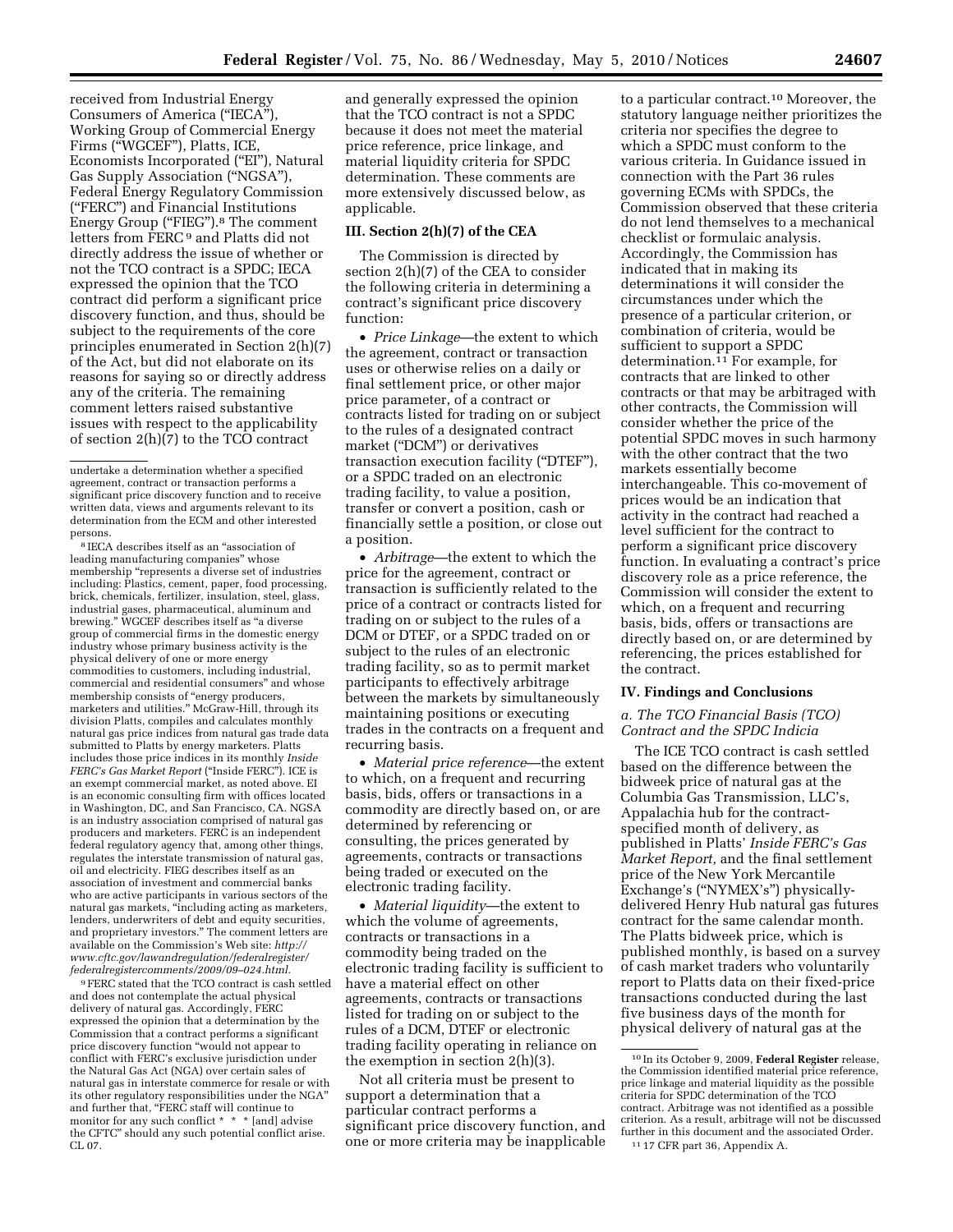Appalachia hub; such bidweek transactions specify the delivery of natural gas on a uniform basis throughout the following calendar month at the agreed upon rate. The Platts bidweek index is published on the first business day of the calendar month in which the natural gas is to be delivered. The size of the TCO contract is 2,500 million British thermal units (''mmBtu''), and the unit of trading is any multiple of 2,500 mmBtu. The TCO contract is listed for up to 72 consecutive calendar months.

The Henry Hub,<sup>12</sup> which is located in Erath, Louisiana, is the primary cash market trading and distribution center for natural gas in the United States. It also is the delivery point and pricing basis for the NYMEX's actively traded, physically-delivered natural gas futures contract, which is the most important pricing reference for natural gas in the United States. The Henry Hub, which is operated by Sabine Pipe Line, LLC, serves as a juncture for 13 different pipelines. These pipelines bring in natural gas from fields in the Gulf Coast region and ship it to major consumption centers along the East Coast and Midwest. The throughput shipping capacity of the Henry Hub is 1.8 trillion mmBtu per day.

In addition to the Henry Hub, there are a number of other locations where natural gas is traded. In 2008, there were 33 natural gas market centers in North America.13 Some of the major trading centers include Alberta, Northwest Rockies, Southern California border and the Houston Ship Channel. For locations that are directly connected to the Henry Hub by one or more pipelines and where there typically is adequate shipping capacity, the price at the other locations usually directly tracks the price at the Henry Hub, adjusted for transportation costs. However, at other locations that are not directly connected to the Henry Hub or where shipping capacity is limited, the prices at those locations often diverge from the Henry Hub price. Furthermore, one local price may be significantly different than the price at another location even though the two markets' respective distances from the Henry Hub are the same. The reason for such pricing disparities is that a given location may experience supply and demand factors that are specific to that region, such as differences in pipeline shipping

capacity, unusually high or low demand for heating or cooling or supply disruptions caused by severe weather. As a consequence, local natural gas prices can differ from the Henry Hub price by more than the cost of shipping and such price differences can vary in an unpredictable manner.

The market area for Columbia Gas Transmission, LLC's, Appalachia hub comprises Eastern Kentucky, West Virginia, Eastern Ohio, Pennsylvania, Northern Virginia and Western New York. Natural gas deliveries into the Columbia Gas Appalachia hub begin downstream of the Leach, Kentucky, interconnection with the Columbia Gulf Transmission interstate pipeline. Columbia Gas Transmission, LLC, operates supply pool and storage facilities in the Northern Appalachia region. The Dominion hub, a market center that includes the TCO hub, had an estimated throughput capacity of 2.5 billion cubic feet per day in 2008. Moreover, the number of pipeline interconnections at the Dominion hub was 17 in 2008, up from 16 in 2003. Lastly, the pipeline interconnection capacity of the Dominion hub in 2008 was 8.3 billion cubic feet per day, which constituted a 42 percent increase over the pipeline interconnection capacity in 2003.14 The TCO hub is far removed from the Henry Hub but is directly connected to the Henry Hub by the Columbia Gas Transmission interstate pipeline.

The local price at the TCO location typically differs from the price at the Henry Hub. Thus, the price of the Henry Hub physically-delivered futures contract is an imperfect proxy for the TCO price. Moreover, exogenous factors, such as adverse weather, can cause the TCO gas price to differ from the Henry Hub price by an amount that is more or less than the cost of shipping, making the NYMEX Henry Hub futures contract even less precise as a hedging tool than desired by market participants. Basis contracts 15 allow traders to more accurately discover prices at alternative locations and hedge price risk that is associated with natural gas at such locations. In this regard, a position at a local price for an alternative location can be established by adding the appropriate basis swap position to a position taken in the NYMEX physically-delivered Henry Hub

contract (or in the NYMEX or ICE Henry Hub look-alike contract, which cash settle based on the NYMEX physicallydelivered natural gas contract's final settlement price).

In its October 9, 2009, **Federal Register** notice, the Commission identified material price reference, price linkage, and material liquidity as the potential SPDC criteria applicable to the TCO contract. Each of these criteria is discussed below.16

#### 1. Material Price Reference Criterion

The Commission's October 9, 2009, **Federal Register** notice identified material price reference as a potential basis for a SPDC determination with respect to this contract. The Commission considered the fact that ICE sells its price data to market participants in a number of different packages which vary in terms of the hubs covered, time periods, and whether the data are daily only or historical. For example, ICE offers the ''East Gas End of Day'' and "OTC Gas End of Day"<sup>17</sup> packages with access to all price data or just current prices plus a selected number of months (i.e., 12, 24, 36 or 48 months) of historical data. These two packages include price data for the TCO contract.

The Commission also noted that its October 2007 *Report on the Oversight of Trading on Regulated Futures Exchanges and Exempt Commercial Markets* ("ECM Study")<sup>18</sup> found that in general, market participants view the ICE as a price discovery market for certain natural gas contracts. The study did not specify which markets performed this function; nevertheless, the Commission determined that the TCO contract, while not mentioned by name in the ECM Study, might warrant further study.

The Commission will rely on one of two sources of evidence—direct or indirect—to determine that the price of a contract was being used as a material price reference and therefore, serving a significant price discovery function.<sup>19</sup> With respect to direct evidence, the Commission will consider the extent to which, on a frequent and recurring basis, cash market bids, offers or transactions are directly based on or quoted at a differential to, the prices generated on the ECM in question.

<sup>&</sup>lt;sup>12</sup>The term "hub" refers to a juncture where two or more natural gas pipelines are connected. Hubs also serve as pricing points for natural gas at the particular locations.

<sup>13</sup>*See http://www.eia.doe.gov/pub/oil*\_*gas/ natural*\_*gas/feature*\_*articles/2009/ngmarketcenter/ ngmarketcenter.pdf.* 

<sup>14</sup>*See http://www.eia.doe.gov/pub/oil*\_*gas/ natural*\_*gas/feature*\_*articles/2009/ngmarketcenter/ ngmarketcenter.pdf.* 

<sup>15</sup>Basis contracts denote the difference in the price of natural gas at a specified location minus the price of natural gas at the Henry Hub. The differential can be either a positive or negative value.

<sup>16</sup>As noted above, the Commission did not find an indication of arbitrage in connection with this contract; accordingly, that criterion was not discussed in reference to the TCO contract.

<sup>17</sup>The OTC Gas End of Day dataset includes daily settlement prices for natural gas contracts listed for all points in North America.

<sup>18</sup>*http://www.cftc.gov/ucm/groups/public/ @newsroom/documents/file/pr5403-07* \_*ecmreport.pdf* 

<sup>19</sup> 17 CFR part 36, Appendix A.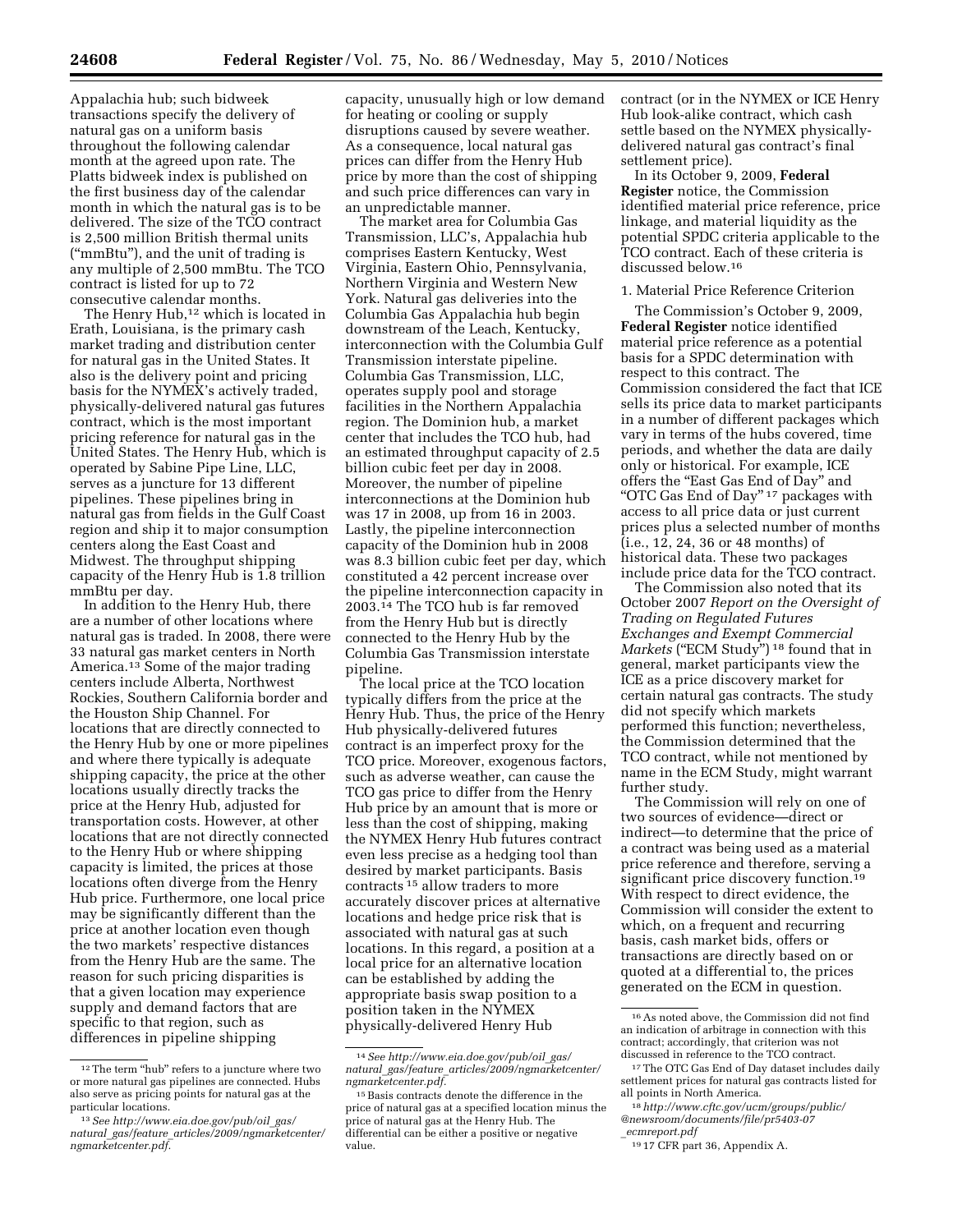Direct evidence may be established when cash market participants are quoting bid or offer prices or entering into transactions at prices that are set either explicitly or implicitly at a differential to prices established for the contract in question. Cash market prices are set explicitly at a differential to the section 2(h)(3) contract when, for instance, they are quoted in dollars and cents above or below the reference contract's price. Cash market prices are set implicitly at a differential to a section 2(h)(3) contract when, for instance, they are arrived at after adding to, or subtracting from the section 2(h)(3) contract, but then quoted or reported at a flat price. With respect to indirect evidence, the Commission will consider the extent to which the price of the contract in question is being routinely disseminated in widely distributed industry publications—or offered by the ECM itself for some form of remuneration—and consulted on a frequent and recurring basis by industry participants in pricing cash market transactions.

Following the issuance of the **Federal Register** release, the Commission further evaluated the ICE's data offerings and their use by industry participants. The Columbia Gas Transmission, LLC's, Appalachia hub is a significant trading center for natural gas but is not as important as other hubs, such as the Henry Hub, for pricing natural gas in the eastern half of the U.S. marketplace.

Although the Appalachia hub is a major trading center for natural gas in the United States and, as noted, ICE sells price information for the TCO contract, the Commission has found upon further evaluation that the cash market transactions are not being directly based or quoted as a differential to the TCO contract nor is that contract routinely consulted by industry participants in pricing cash market transactions and thus does not meet the Commission's Guidance for the material price reference criterion. In this regard, the NYMEX Henry Hub physically delivered natural gas futures contract is routinely consulted by industry participants in pricing cash market transactions at this location. Because both the Appalachia hub is directly connected to the Henry Hub via the Gas Transmission interstate pipeline, it is not necessary for market participants to independently refer to the TCO contract for pricing natural gas at this location. Thus, the TCO contract does not satisfy the direct price reference test for existence of material price reference. Furthermore, the Commission notes that publication of the TCO contract's prices is not indirect evidence material price

reference. The TCO contract's prices are published with those of numerous other contracts, which are of more interest to market participants. Due to the lack of importance of the Appalachia hub, the Commission has concluded that traders likely do not specifically purchase the ICE data packages for the TCO contract's prices and do not consult such prices on a frequent and recurring basis in pricing cash market transactions.

# i. **Federal Register** Comments

As noted above, WGCEF, ICE, EI, NGSA and FIEG addressed the question of whether the TCO contract met the material price reference criterion for a SPDC.20 The commenters argued that because the TCO contract is cashsettled, it cannot truly serve as an independent ''reference price'' for transactions in natural gas at this location. Rather, the commenters argue, the underlying cash price series against which the ICE TCO contract is settled (in this case, the Platts bidweek price for natural gas at this location) is the authentic reference price and not the ICE contract itself. The Commission believes that this interpretation of price reference is too limiting in that it only considers the final index value on which the contract is cash settled after trading ceases. Instead, the Commission believes that a cash-settled derivatives contract could meet the price reference criterion if market participants ''consult on a frequent and recurring basis'' the derivatives contract when pricing forward, fixed-price commitments or other cash-settled derivatives that seek to "lock in" a fixed price for some future point in time to hedge against adverse price movements. As noted above, the Appalachia hub is a significant trading center for natural gas in North America. However, traders do not consider the Appalachia hub to be as important as other natural gas trading points, such as the Henry Hub.

ICE 21 also argued that the Commission appeared to base the case that the TCO contract is potentially a SPDC on a disputable assertion. In issuing its notice of intent to determine whether the TCO contract is a SPDC, the CFTC cited a general conclusion in its ECM Study ''that certain market participants referred to ICE as a price discovery market for certain natural gas contracts.'' ICE states that CFTC's reason is ''hard to quantify as the ECM report does not mention'' this contract as a potential SPDC. ''It is unknown which

market participants made this statement in 2007 or the contracts that were referenced.'' In response to the above comment, the Commission notes that it cited the ECM study's general finding that some ICE natural gas contracts appear to be regarded as price discovery markets merely as an indicia that an investigation of certain ICE contracts may be warranted, and was not intended to serve as the sole basis for determining whether or not a particular contract meets the material price reference criterion.

Both EI 22 and WGCEF 23 stated that publication of price data in a package format is a weak justification for material price reference. These commenters argue that market participants generally do not purchase ICE data sets for one contract's prices, such as those for the TCO contract. Instead, traders are interested in the settlement prices, so the fact that ICE sells the TCO prices as part of a broad package is not conclusive evidence that market participants are buying the ICE data sets because they find the TCO prices have substantial value to them. As mentioned above, the Commission notes that publication of the TCO contract's prices is not indirect evidence of routine dissemination. The TCO contract's prices are published with those of numerous other contracts, which are of more interest to market participants. Due to the lack of importance of the Appalachia hub, the Commission has concluded that traders likely do not specifically purchase the ICE data packages for the TCO contract's prices and do not consult such prices on a frequent and recurring basis in pricing cash market transactions.

ii. Conclusion Regarding Material Price Reference

Based on the above, the Commission finds that the TCO contract does not meet the material price reference criterion because cash market transactions are not priced either explicitly or implicitly on a frequent and recurring basis at a differential to the TCO contract's price (direct evidence). Moreover, while the ECM sells the TCO contract's price data to market participants, market participants likely do not specifically purchase the ICE data packages for the TCO contract's prices and do not consult such prices on a frequent and recurring basis in pricing cash market transactions (indirect evidence).

<sup>20</sup>As noted above, IECA expressed the opinion that the TCO contract met the criteria for SPDC determination but did not provide its reasoning. 21CL 04.

<sup>22</sup>CL 05.

<sup>23</sup>CL 02.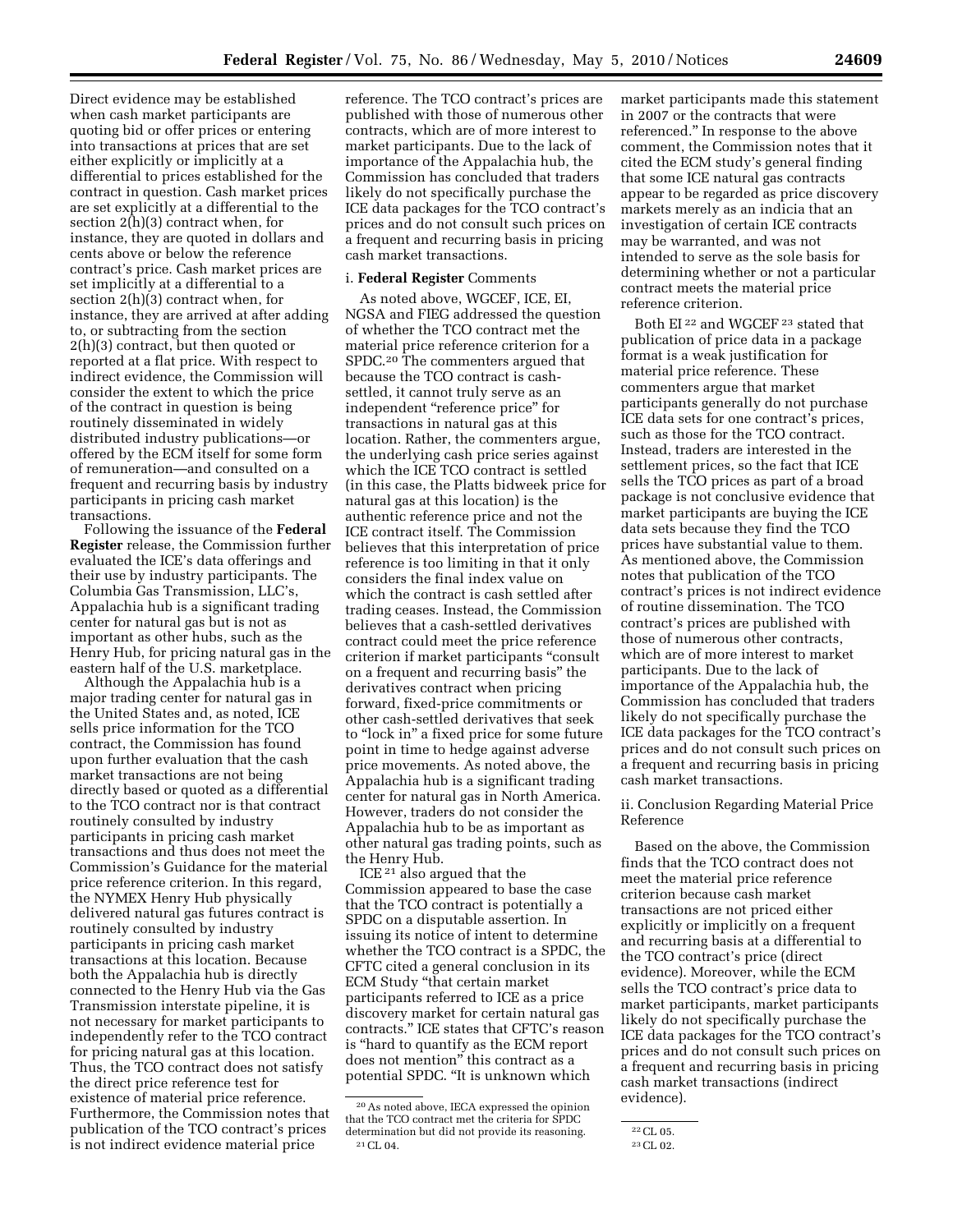## 2. Price Linkage Criterion

In its October 9, 2009, **Federal Register** notice, the Commission identified price linkage as a potential basis for a SPDC determination with respect to the TCO contract. In this regard, the final settlement of the TCO contract is based, in part, on the final settlement price of the NYMEX's physically-delivered natural gas futures contract, where the NYMEX is registered with the Commission as a DCM.

The Commission's Guidance on Significant Price Discovery Contracts 24 notes that a ''price-linked contract is a contract that relies on a contract traded on another trading facility to settle, value or otherwise offset the pricelinked contract.'' Furthermore, the Guidance notes that, ''[f]or a linked contract, the mere fact that a contract is linked to another contract will not be sufficient to support a determination that a contract performs a significant price discovery function. To assess whether such a determination is warranted, the Commission will examine the relationship between transaction prices of the linked contract and the prices of the referenced contract. The Commission believes that where material liquidity exists, prices for the linked contract would be observed to be substantially the same as or move substantially in conjunction with the prices of the referenced contract.'' Furthermore, the Guidance proposes a threshold price relationship such that prices of the ECM linked contract will fall within a 2.5 percent price range for 95 percent of contemporaneously determined closing, settlement or other daily prices over the most recent quarter. Finally, in Guidance the Commission stated that it would consider a linked contract that has a trading volume equivalent to 5 percent of the volume of trading in the contract to which it is linked to have sufficient volume to be deemed a SPDC (''minimum threshold'').

To assess whether the TCO contract meets the price linkage criterion, Commission staff obtained price data from ICE and performed the statistical tests cited above. Staff found that, while the TCO contract price is determined, in part, by the final settlement price of the NYMEX physically-delivered natural gas futures contract (a DCM contract), the imputed TCO location price (derived by adding the NYMEX Henry Hub Natural Gas price to the ICE TCO basis price) is not within 2.5 percent of the settlement price of the

corresponding NYMEX Henry Hub natural gas futures contract on 95 percent or more of the days. Specifically, during the third quarter of 2009, only 13.3 percent of the TCO natural gas prices derived from the ICE basis values were within 2.5 percent of the daily settlement price of the NYMEX Henry Hub futures contract. In addition, staff found that the TCO contract fails to meet the volume threshold requirement. In particular, the total trading volume in the NYMEX Natural Gas contract during the third quarter of 2009 was 14,022,963 contracts, with 5 percent of that number being 701,148 contracts. Trades on the ICE centralized market in the TCO contract during the same period was 60,106 contracts (equivalent to 15,026 NYMEX contracts, given the size difference).25 Thus, centralized-market trades in the TCO contract amounted to less than the minimum threshold.26

#### i. **Federal Register** Comments

As noted above, WGCEF, ICE, EI, NGSA and FIEG addressed the question of whether the TCO contract met the price linkage criterion for a SPDC.27 Each of the commenters expressed the opinion that the TCO contract did not appear to meet the above-discussed Commission guidance regarding the price relationship and/or the minimum volume threshold relative to the DCM contract to which the TCO is linked. Based on its analysis discussed above, the Commission agrees with this assessment.

ii. Conclusion Regarding the Price Linkage Criterion

Based on the above, the Commission finds that the TCO contract does not meet the price linkage criterion because it fails the price relationship and volume tests provided for in the Commission's Guidance.

## 3. Material Liquidity Criterion

As noted above, in its October 9, 2009, **Federal Register** notice, the Commission identified material price reference, price linkage and material liquidity as potential criteria for SPDC determination of the TCO contract. To assess whether a contract meets the material liquidity criterion, the

27As noted above, IECA expressed the opinion that the TCO contract met the criteria for SPDC determination but did not provide its reasoning.

Commission first examines trading activity as a general measurement of the contract's size and potential importance. If the Commission finds that the contract in question meets a threshold of trading activity that would render it of potential importance, the Commission will then perform a statistical analysis to measure the effect that the prices of the subject contract potentially may have on prices for other contracts listed on an ECM or a DCM.

The total number of transactions executed on ICE's electronic platform in the TCO contract was 583 in the second quarter of 2009, resulting in a daily average of 9.1 trades. During the same period, the TCO contract had a total trading volume of 61,944 contracts and an average daily trading volume of 968 contracts. Moreover, open interest as of June 30, 2009, was 141,544 contracts, which included trades executed on ICE's electronic trading platform, as well as trades executed off of ICE's electronic trading platform and then brought to ICE for clearing. In this regard, ICE does not differentiate between open interest created by a transaction executed on its trading platform and that created by a transaction executed off its trading platform.28

In a subsequent filing dated November 13, 2009, ICE reported that total trading volume in the third quarter of 2009 was 60,106 contracts (or 911 contracts on a daily basis). In term of number of transactions, 411 trades occurred in the third quarter of 2009 (6.2 trades per day). As of September 30, 2009, open interest in the TCO contract was 154,006 contracts, which included trades executed on ICE's electronic trading platform, as well as trades executed off of ICE's electronic trading platform and then brought to ICE for clearing.

As indicated above, the average number of trades per day in the second and third quarters of 2009 was only slightly above the minimum reporting level (5 trades per day). Moreover, trading activity in the TCO contract, as characterized by total quarterly volume, indicates that the TCO contract experiences trading activity similar to that of other thinly-traded contracts.29 Thus, the TCO contract does not meet a threshold of trading activity that

<sup>24</sup>Appendix A to the Part 36 rules.

<sup>25</sup>The size of the NYMEX Henry Hub physicallydelivered natural gas futures contract is 10,000 mmBtu. The TCO contract has a trading unit of 2,500 mmBtu, which is one-quarter the size of the NYMEX Henry Hub contract.

<sup>26</sup>Supplemental data subsequently submitted by the ICE indicated that block trades are in addition the on-exchange trades; block trades comprise 61.1 percent of all transactions in the TCO contract.

<sup>28</sup> 74 FR 52200 (October 9, 2009).

<sup>29</sup>Staff has advised the Commission that in its experience, a thinly-traded contract is, generally, one that has a quarterly trading volume of 100,000 contracts or less. In this regard, in the third quarter of 2009, physical commodity futures contracts with trading volume of 100,000 contracts or fewer constituted less than one percent of total trading volume of all physical commodity futures contracts.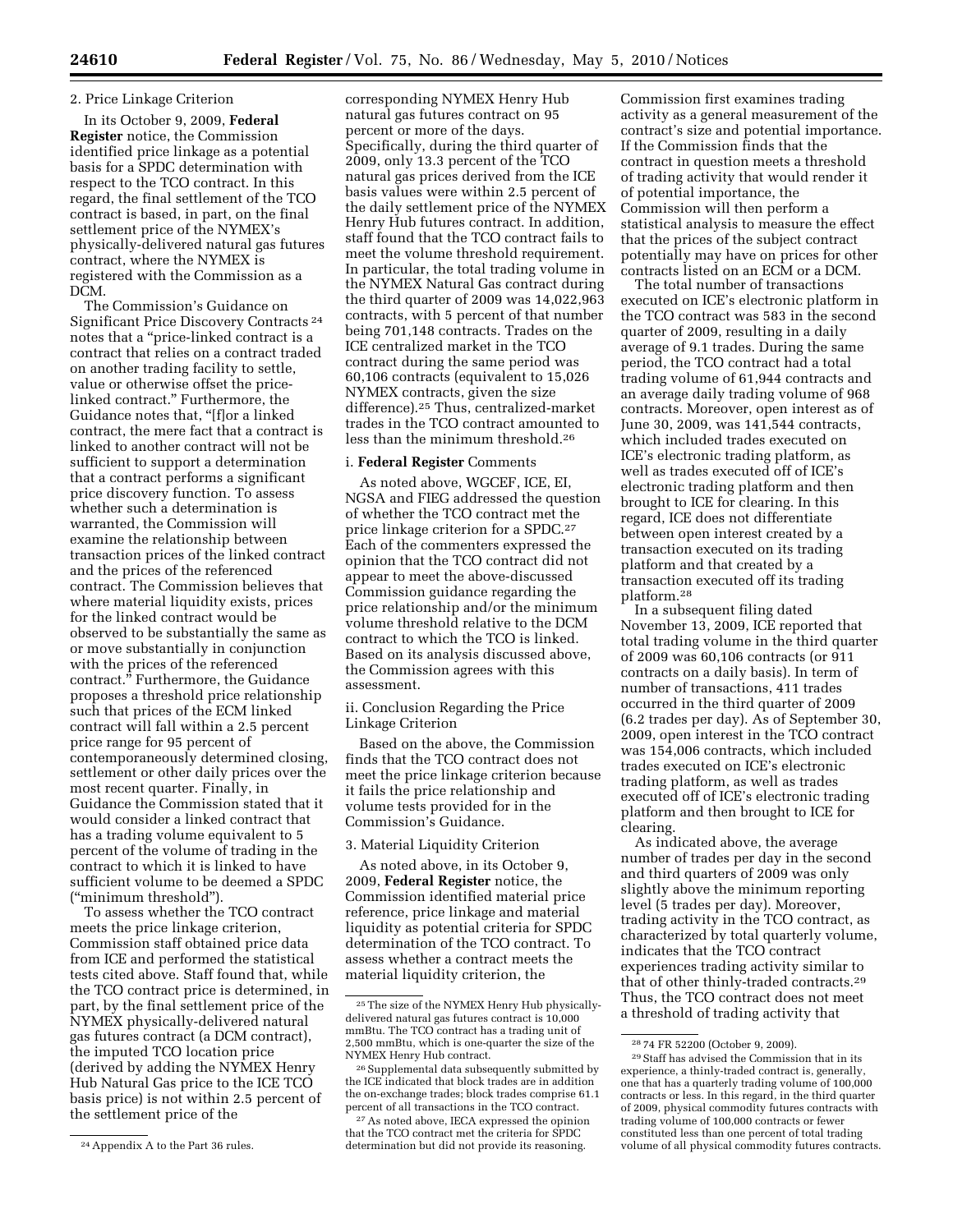would render it of potential importance and no additional statistical analysis is warranted.30

# i. **Federal Register** Comments

As noted above, WGCEF, ICE, EI, NGSA and FIEG addressed the question of whether the TCO contract met the material liquidity criterion for a SPDC.31 These commenters stated that the TCO contract does not meet the material liquidity criterion for SPDC determination for a number of reasons.

WGCEF,32 ICE 33 and EI 34 noted that the Commission's Guidance had posited concepts of liquidity that generally assumed a fairly constant stream of prices throughout the trading day, and noted that the relatively low number of trades per day in the TCO contract did not meet this standard of liquidity. The Commission observes that a continuous stream of prices would indeed be an indication of liquidity for certain markets but the Guidance also notes that ''quantifying the levels of immediacy and price concession that would define material liquidity may differ from one market or commodity to another.''

WGCEF, FIEG 35 and NGSA 36 noted that the TCO contract represents a differential, which does not affect other contracts, including the NYMEX Henry Hub contract and physical gas contracts. FIEG and WGCEF also noted that the TCO contract's trading volume represents only a fraction of natural gas trading.

ICE opined that the Commission ''seems to have adopted a five trade-perday test to determine whether a contract is materially liquid. It is worth noting that ICE originally suggested that the CFTC use a five trades-per-day threshold as the basis for an ECM to report trade data to the CFTC.'' Furthermore, FIEG cautioned the Commission in using a reporting

31As noted above, IECA expressed the opinion that the TCO contract met the criteria for SPDC determination but did not provide its reasoning.

- 32CL 02.
- 33CL 04. 34CL 05.
- 35CL 08.
- 36CL 06.

threshold as a measure of liquidity. In this regard, the Commission adopted a five trades-per-day threshold as a reporting requirement to enable it to ''independently be aware of ECM contracts that may develop into SPDCs'' 37 rather than solely relying upon an ECM on its own to identify any such potential SPDCs to the Commission. Thus, any contract that meets this threshold may be subject to scrutiny as a potential SPDC but this does not mean that the contract will be found to be a SPDC merely because it met the reporting threshold.

ICE and EI proposed that the statistics provided by ICE were misinterpreted and misapplied by the Commission. In particular, ICE stated that the volume figures used in the Commission's analysis (cited above) ''include trades made in all months of each contract'' as well as in strips of contract months, and a ''more appropriate method of determining liquidity is to examine the activity in a single traded month or strip of a given contract." 38 A similar argument was made by EI, which observed that the five-trades-per-day number "is highly misleading \* \* because the contracts can be offered for as long as 120 months, [thus] the average per day for an individual contract may be less than 1 per day.''

It is the Commission's opinion that liquidity, as it pertains to the TCO contract, is typically a function of trading activity in particular lead months and, given sufficient liquidity in such months, the ICE TCO contract itself would be considered liquid. In any event, in light of the fact that the Commission has found that the TCO contract does not meet the material price reference or price linkage criteria,

38 In addition, both EI and ICE stated that the trades-per-day statistics that it provided to the Commission in its quarterly filing and which were cited in the Commission's October 9, 2009, **Federal Register** notice includes 2(h)(1) transactions, which were not completed on the electronic trading platform and should not be considered in the SPDC determination process. The Commission staff asked ICE to review the data it sent in its quarterly filings; ICE confirmed that the volume data it provided and which the Commission cited includes only transaction data executed on ICE's electronic trading platform. As noted above, supplemental data supplied by ICE confirmed that block trades are in addition to the trades that were conducted on the electronic platform; block trades comprise about 60 percent of all transactions in the TCO contract. The Commission acknowledges that the open interest information it provided in its October 9, 2009, **Federal Register** notice includes transactions made off the ICE platform. However, once open interest is created, there is no way for ICE to differentiate between "on-exchange" versus "off-exchange" created positions, and all such positions are fungible with one another and may be offset in any way agreeable to the position holder regardless of how the position was initially created.

according to the Commission's Guidance, it would be unnecessary to evaluate whether the TCO contract meets the material liquidity criterion since it cannot be used alone for SPDC determination.

ii. Conclusion Regarding Material Liquidity

For the reasons discussed above, the Commission has found that the TCO contract does not meet the material liquidity criterion.

#### 4. Overall Conclusion

After considering the entire record in this matter, including the comments received, the Commission has determined that the TCO contract does not perform a significant price discovery function under the criteria established in section 2(h)(7) of the CEA.

Specifically, the Commission has determined that the TCO contract does not meet the material price reference, price linkage, or material liquidity criteria at this time. Accordingly, the Commission will issue the attached Order declaring that the TCO contract is not a SPDC.

Issuance of this Order indicates that the Commission does not at this time regard ICE as a registered entity in connection with its TCO contract.39 Accordingly, with respect to its TCO contract, ICE is not required to comply with the obligations, requirements and timetables prescribed in Commission rule 36.3(c)(4) for ECMs with SPDCs. However, ICE must continue to comply with the applicable reporting requirements.

#### **IV. Related Matters**

#### *a. Paperwork Reduction Act*

The Paperwork Reduction Act of 1995 (''PRA'') 40 imposes certain requirements on Federal agencies, including the Commission, in connection with their conducting or sponsoring any collection of information as defined by the PRA. Certain provisions of Commission rule 36.3 impose new regulatory and reporting requirements on ECMs, resulting in information collection requirements within the meaning of the PRA. OMB previously has approved and assigned OMB control number 3038– 0060 to this collection of information.

#### *b. Cost-Benefit Analysis*

Section 15(a) of the CEA<sup>41</sup> requires the Commission to consider the costs and benefits of its actions before issuing an order under the Act. By its terms,

<sup>30</sup> In establishing guidance to illustrate how it will evaluate the various criteria, or combinations of criteria, when determining whether a contract is a SPDC, the Commission made clear that ''material liquidity itself would not be sufficient to make a determination that a contract is a [SPDC],  $* * *$ hut determination that a contract is a [SPDC], \* combined with other factors it can serve as a guidepost indicating which contracts are functioning as [SPDCs].'' For the reasons discussed above, the Commission has found that the TCO contract does not meet either the price linkage or material price reference criterion. In light of this finding and the Commission's Guidance cited above, there is no need to evaluate further the material liquidity criteria since it cannot be used alone as a basis for a SPDC determination.

<sup>37</sup> 73 FR 75892 (December 12, 2008).

<sup>39</sup>*See* 73 FR 75888, 75893 (Dec. 12, 2008).

<sup>40</sup> 44 U.S.C. 3507(d).

<sup>41</sup> 7 U.S.C. 19(a).